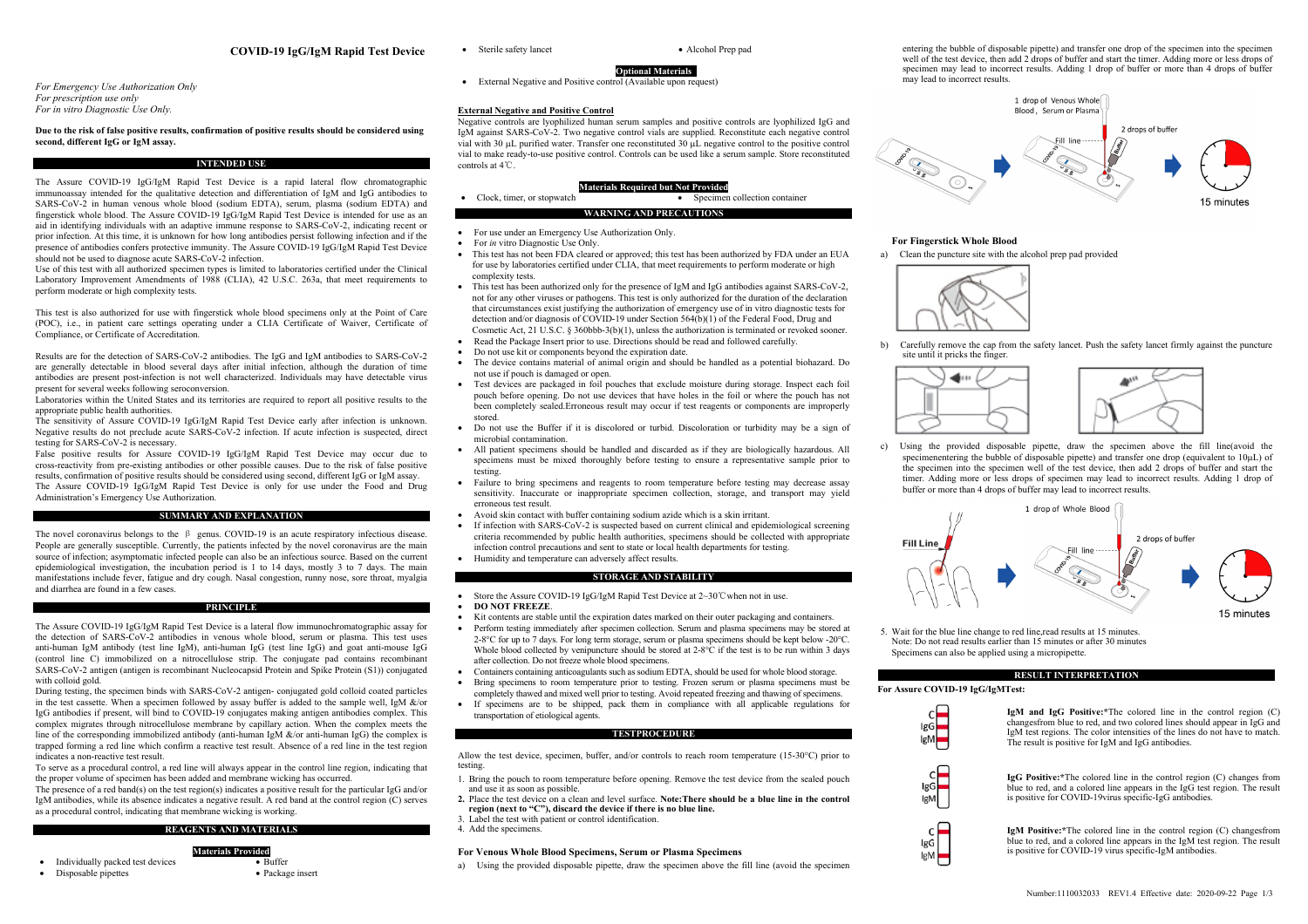

**Negative**: The colored line in the control region (C) changes from blue to red. No line appears in IgM or IgG test regions.



**Invalid**: Control line (C) is still completely or partially blue, and fails to completely change from blue to red. Insufficient buffer volume or incorrect procedural techniques are the most likely reasons for control line failure. Review the procedure and repeat the procedure with a new test device. If the problem persists, discontinue using the test kit

# **NOTE:**

**1.** The color intensity in the test region may vary depending on the concentration of analytes present in the specimen. Therefore, any shade of color in the test region should be considered positive. Note that this is a qualitative test only, and cannot determine the concentration of analytes in the specimen.

immediately and contact your local distributor.

**2.** Insufficient specimen volume, incorrect operating procedure or expired tests are the most likely reasons for control band failure.

**QUALITY CONTROL**

# **Internal Procedural Controls**

The Assure COVID-19 IgG/IgM Rapid Test Device has built-in (procedural) controls.Each test device has an internal standard zone to ensure proper sample flow. The user should confirm that the blue band should be always located at the "C" region before testing, and the red band should be always present before result interpretation.

#### **External Positive and Negative Controls**

Good laboratory practice suggests testing positive and negative external controls to ensure that the test reagents are working and that the test is correctly performed.

**LIMITATIONS OF THE TEST**

#### **For use under an Emergency Use Authorization Only**

- 1. Use of the Assure COVID-19 IgG/IgM Rapid Test Device is limited to laboratory personnel who have been trained. Not for home use.
- 2. The Assure COVID-19 IgG/IgM Rapid Test Device is for *in vitro* diagnostic use only. The test should be used for the detection of  $SARS-CoV-2$  antibodies in venous whole blood, fingerstick whole blood, serum or plasma specimens only. Neither quantitative value nor the rate of increase in SARS-CoV-2 antibody concentration can be determined by this qualitative test.
- 3. The Assay Procedure and the Interpretation of Assay Result must be followed closely when testing for the presence of SARS-CoV-2 virus specific antibodies in the serum, plasma or whole blood specimen from individual subjects. For optimal test performance, proper sample collection is critical. Failure to follow the procedure may give inaccurate results.
- Reading test results earlier than 15 minutes after the addition of Buffer may yield erroneous results. Do not interpret the results after 30 minutes.
- 5. Adding more or less than 1 drop of specimen may lead to erroneous results.
- 6. Adding 1 drop of buffer or more than 4 drops of buffer may lead to erroneous results.
- The Assure COVID-19 IgG/IgM Rapid Test Device will only indicate the presence of SARS-CoV-2 antibodies in the specimen and should not be used for the diagnosis of acute SARS-CoV-2. A molecular assay should be used to evaluate symptomatic patients for acute COVID-19.
- In the early onset of symptom, anti-SARS-Cov-2 IgM and IgG antibody concentrations may be below detectable levels.
- 9. *SARS-CoV-2 IgG antibodies may be below detectable levels in patients who have been exhibiting symptoms for less than 15 days.*
- 10. A high dose "hook effect" may occur where the color intensity of test band decreases as the concentration of anti-SARS-CoV-2 IgG/IgM increases. If a "hook effect" is suspected, dilution of specimens may increase color intensity of the test band.
- Results from immunosuppressed patients should be interpreted with caution.
- 12. As with all diagnostic tests, all results must be interpreted together with other clinical information available to the physician.
- 13. Negative results do not preclude SARS-CoV-2 infection and should not be used as the sole basis for patient management decisions. Antibodies may not be detected in the first few days of infection; the sensitivity of the Assure COVID-19 IgG/IgM Rapid Test Device early after infection is unknown. False positive results for IgM and IgG antibodies may occur due to cross-reactivity from pre-existing antibodies or other possible causes. Consider other information including clinical history and local disease prevalence, in assessing the need for a second but different serology test to confirm an immune response.
- It is unknown at this time if the presence of antibodies to SARS-CoV-2 confers immunity to

#### reinfection.

- 15. A negative result can occur if the quantity of the anti-SARS-CoV-2 antibodies present in the specimen is below the detection limits of the assay, or the antibodies that are detected are not present during the stage of disease in which a sample is collected.
- 16. Positive results may be due to past or present infection with non-SARS-CoV-2 coronavirus strains, such as coronavirus HKU1, NL63, OC43, or 229E.
- 17. Results from antibody testing should not be used to diagnose or exclude SARS-CoV-2 infection or to inform infection status.
- 18. Not for the screening of donated blood.

*The sensitivity of the test is impacted after being open for one hour-the intensity of the T line becomes weak. Testing must be performed within one hour after opening the pouch.* 

# **Conditions of Authorization for the Laboratory**

The Assure COVID-19 IgG/IgM Rapid Test Device Letter of Authorization, along with the authorized Fact Sheet for Healthcare Providers, the authorized Fact Sheet for Recipients, and other authorized labeling are available on the FDA website: labeling are available on the FDA website: https://www.fda.gov/medical-devices/coronavirus-disease-2019-covid-19-emergency-use-authorizations

# -medical-devices/vitro-diagnostics-euas.

Authorized laboratories using the Assure COVID-19 IgG/IgM Rapid Test Device ("your product" in the conditions below), must adhere to the Conditions of Authorization indicated in the Letter of Authorization as listed below:

1. Authorized laboratories\* using your product will include the test result reports, all authorized Fact Sheets. Under exigent circumstances, other appropriate methods for disseminating these Fact Sheets may be used, which may include mass media.

2. Authorized laboratories using your product will use your product as outlined in the Instructions for Use. Deviations from the authorized procedures, including theauthorized clinical specimen types, authorized control materials, authorized other ancillary reagents and authorized materialsrequired to use your product are not permitted.

3. Authorized laboratories that receive your product will notify the relevant public health authorities of their intent to run your product prior to initiating testing.

4. Authorized laboratories using your product will have a process in place for reporting test results to healthcare providers and relevant public health authorities, as appropriate.

5. Authorized laboratories will collect information on the performance of your product and report to DMD/OHT7-OIR/OPEO/CDRH (via email: CDRH-EUA-Reporting@fda.hhs.gov) and Assure Tech (Hangzhou Co., Ltd). (via email: contact@direagent.com) any suspected occurrence of false reactive or false non-reactive results and significant deviations from the established performance characteristics of your product of which they become aware.

6. All laboratory personnel using your product must be appropriately trained in immunoassay techniques and use appropriate laboratory and personal protective equipment when handling this kit and use your product in accordance with the authorized labeling. All laboratory personnel using the assay must also be trained in and be familiar with the interpretation of results of the product.

7. Assure Tech. (Hangzhou Co., Ltd)**,** authorized distributors, and authorized laboratories using your product will ensure that any records associated with this EUA are maintained until otherwise notified by FDA. Such records will be made available to FDA for inspection upon request.

\*Use of this test with all authorized specimen types is limited to laboratories certified under the Clinical Laboratory Improvement Amendments of 1988 (CLIA), 42 U.S.C. 263a, that meet requirements to perform moderate or high complexity tests.

This test is also authorized for use with fingerstick whole blood specimens only at the Point of Care (POC), i.e., in patient care settings operating under a CLIA Certificate of Waiver, Certificate of Compliance, or Certificate of Accreditation.

#### **PERFORMANCE CHARACTERISTICS**

### **Clinical Evaluation**

#### **Study I**

Total of 61 positive and 105 negative serum or venous whole blood samples were collected at 4 different study sites. These samples were tested with both RT-PCR method for SARS-CoV-2 infection and Assure COVID-19 IgG/IgM Rapid Test device for antibodies. The obtained PPA/sensitivity and NPA/specificity results are summarized in following tables.

## **Table 1. IgG/IgM PPAfor the Assure COVID-19 IgG/IgM Rapid Test Device**

|                          |                      | # PCR<br><b>Positive</b> |                             | IgG (Assure Device) |             | <b>IgM</b> (Assure Device)  |            |             |  |
|--------------------------|----------------------|--------------------------|-----------------------------|---------------------|-------------|-----------------------------|------------|-------------|--|
| <b>Site</b>              | Days from<br>symptom |                          | Antibody<br><b>Positive</b> | <b>PPA</b>          | 95%CI       | Antibody<br><b>Positive</b> | <b>PPA</b> | 95%CI       |  |
|                          | $0-7$ days           | 8                        |                             | 87.5%               | 52.9%-97.8% |                             | 100%       | 67.6%-100%  |  |
| (Site $1+3+4$ )<br>Serum | 8-14 days            | 15                       | 13                          | 86.7%               | 62.1%-96.3% | 13                          | 86.7%      | 62.1%-96.3% |  |
|                          | $\geq$ 15 days       | 25                       | 25                          | 100%                | 86.7%-100%  | 21                          | 84%        | 65.3%-93.6% |  |
| (Site 2)                 | $0-7$ days           |                          |                             | 100%                | 20.7%-100%  |                             | 100%       | 20.7%-100%  |  |
| <b>Venous</b>            | 8-14 days            | 3                        |                             | 100%                | 43.9%-100%  |                             | 100%       | 43.9%-100%  |  |
| <b>Whole Blood</b>       | $\geq$ 15 days       | Q                        | 9                           | 100%                | 70.1%-100%  |                             | 100%       | 70.1%-100%  |  |

### **Table 2. IgG/IgM NPA for the Assure COVID-19 IgG/IgM Rapid Test Device**

|                                                   | # PCR           |                             | <b>IgG</b> (Assure Device) |            | <b>IgM (Assure Device)</b>  |            |             |  |
|---------------------------------------------------|-----------------|-----------------------------|----------------------------|------------|-----------------------------|------------|-------------|--|
| <b>Site</b>                                       | <b>Negative</b> | Antibody<br><b>Negative</b> | <b>NPA</b><br>95%CI        |            | Antibody<br><b>Negative</b> | <b>NPA</b> | 95%CI       |  |
| (Site $1+3+4$ )<br>Serum                          | 96              | 96                          | 100%                       | 96.2%-100% | 94                          | 97.9%      | 92.7%-99.4% |  |
| (Site <sub>2</sub> )<br><b>Venous Whole Blood</b> | $\mathbf Q$     | $\mathbf Q$                 | 100%                       | 70.1%-100% | 9                           | 100%       | 70.1%-100%  |  |
| <b>Combined Sites (Serum)</b><br>$+ Blood$        | 105             | 105                         | 100%                       | 96.5%-100% | 103                         | 98.1%      | 93.3%-99.5% |  |

The NPA/specificity of the Assure COVID-19 IgG/IgM Rapid Test Device for IgG/IgM is 99.04%.

# **Study II: Independent Clinical Agreement Validation**

The COVID-19 IgG/IgM Rapid Test Device from Assure Tech. (Hangzhou) Co., Ltd. was tested on 2020-06-15 at the Frederick National Laboratory for Cancer Research (FNLCR) sponsored by the National Cancer Institute (NCI). The test was validated against a panel of previously frozen samples consisting of 30 SARS-CoV-2 antibody-positive serum samples and 80 antibody-negative serum and plasma samples. Each of the 30 antibody-positive samples was confirmed with a nucleic acid amplification test (NAAT) and both IgM and IgG antibodies were confirmed to be present in all 30 samples. The presence of antibodies in the samples was confirmed by several orthogonal methods prior to testing with the Assure COVID-19 IgG/IgM Rapid Test Device. The presence of IgM and IgG antibodies specifically was confirmed by one or more comparator methods. Antibody-positive samples were selected at different antibody titers.

All antibody-negative samples were collected prior to 2020 and include: i) Seventy (70) samples selected without regard to clinical status, "Negatives" and ii) Ten (10) samples selected from banked served which is equivalently the contract of the Massure of the Assure serum from HIV+ patients, "HIV+". Testing was performed by one operator using one lot of the Assure COVID-19 IgG/IgM Rapid Test Device. Confidence intervals for sensitivity and specificity were calculated per a score method described in CLSI EP12-A2 (2008).

For evaluation of cross-reactivity with HIV+, it was evaluated whether an increased false positive rate among antibody-negative samples with HIV was statistically higher than the false positive rate among antibody-negative samples without HIV (for this, a confidence interval for the difference in false positive rates was calculated per a score method described by Altman). The results and data analysis are shown in the Tables 3 and 4 below.

|                 | <b>Table 3. Summary Results</b> |                          |                 |           |              |  |  |  |  |
|-----------------|---------------------------------|--------------------------|-----------------|-----------|--------------|--|--|--|--|
|                 | <b>Assure COVID-19</b>          | <b>Comparator Method</b> |                 |           |              |  |  |  |  |
|                 | <b>IgG/IgM Rapid Test</b>       | <b>Positive</b>          | <b>Negative</b> | Negative, | <b>Total</b> |  |  |  |  |
|                 | <b>Device</b>                   | $(IgM/IgG)$ +            | $(IgM/IgG)$ -   | $HIV+$    |              |  |  |  |  |
| <b>Positive</b> | $IgM+/IgG+$                     |                          |                 |           | 27           |  |  |  |  |
|                 | $IgM+$ , $IgG-$                 |                          |                 |           |              |  |  |  |  |
|                 | $IgM-, IgG+$                    |                          |                 |           |              |  |  |  |  |
| <b>Negative</b> | $IgM-IgG-$                      |                          | 69              | 10        | 79           |  |  |  |  |
| Total $(n=110)$ |                                 | 30                       | 70              | 10        | 110          |  |  |  |  |

#### **Table 4. Summary Statistics**

| <b>Measure</b>                      | <b>Estimate</b>              | <b>Confidence Interval</b> |  |  |  |  |
|-------------------------------------|------------------------------|----------------------------|--|--|--|--|
| IgM+ Sensitivity (PPA)              | $(30/30)$ 100%               | $(88.7\%; 100\%)$          |  |  |  |  |
| IgM-Specificity (NPA)               | $(79/80)$ 98.8%              | $(93.3\%; 98.8\%)$         |  |  |  |  |
| IgG+ Sensitivity (PPA)              | $(27/30)$ 90.0%              | $(74.4\%; 96.5\%)$         |  |  |  |  |
| IgG-Specificity (NPA)               | (80/80)100%                  | $(95.4\%; 100\%)$          |  |  |  |  |
| <b>Combined Sensitivity</b>         | $(30/30) 100\%$              | $(88.7\%; 100\%)$          |  |  |  |  |
| Combined Specificity                | $(79/80)$ 98.8%              | $(93.3\%; 98.8\%)$         |  |  |  |  |
| Combined PPV for prevalence $= 5\%$ | 80.8%                        | $(40.9\%; 96\%)$           |  |  |  |  |
| Combined NPV for prevalence =<br>5% | 100%                         | $(99.4\%; 100\%)$          |  |  |  |  |
| Cross-reactivity with HIV+          | $(0/10) 0\%$<br>not detected |                            |  |  |  |  |

#### **Study III**

Total of 42 positive and 113 negative fingerstick whole blood samples were collected and tested at 3 different POC sites. These samples were tested with both RT-PCR method for SARS-CoV-2 infection and Assure COVID-19 IgG/IgM Rapid Test device for antibodies. The PPA/sensitivity and NPA/specificity results are summarized in following tables.

### **Table 5. IgG/IgM PPA for the Assure COVID-19 IgG/IgM Rapid Test Device**

|             | Days from | # PCR    | <b>IgG</b> (Assure Device)<br><b>IgM (Assure Device)</b><br>Antibody<br>Antibody<br><b>PPA</b><br><b>PPA</b><br>95%CI<br><b>Positive</b><br><b>Positive</b> |  |  |  |  |       |
|-------------|-----------|----------|-------------------------------------------------------------------------------------------------------------------------------------------------------------|--|--|--|--|-------|
| <b>Site</b> | symptom   | Positive |                                                                                                                                                             |  |  |  |  | 95%CI |